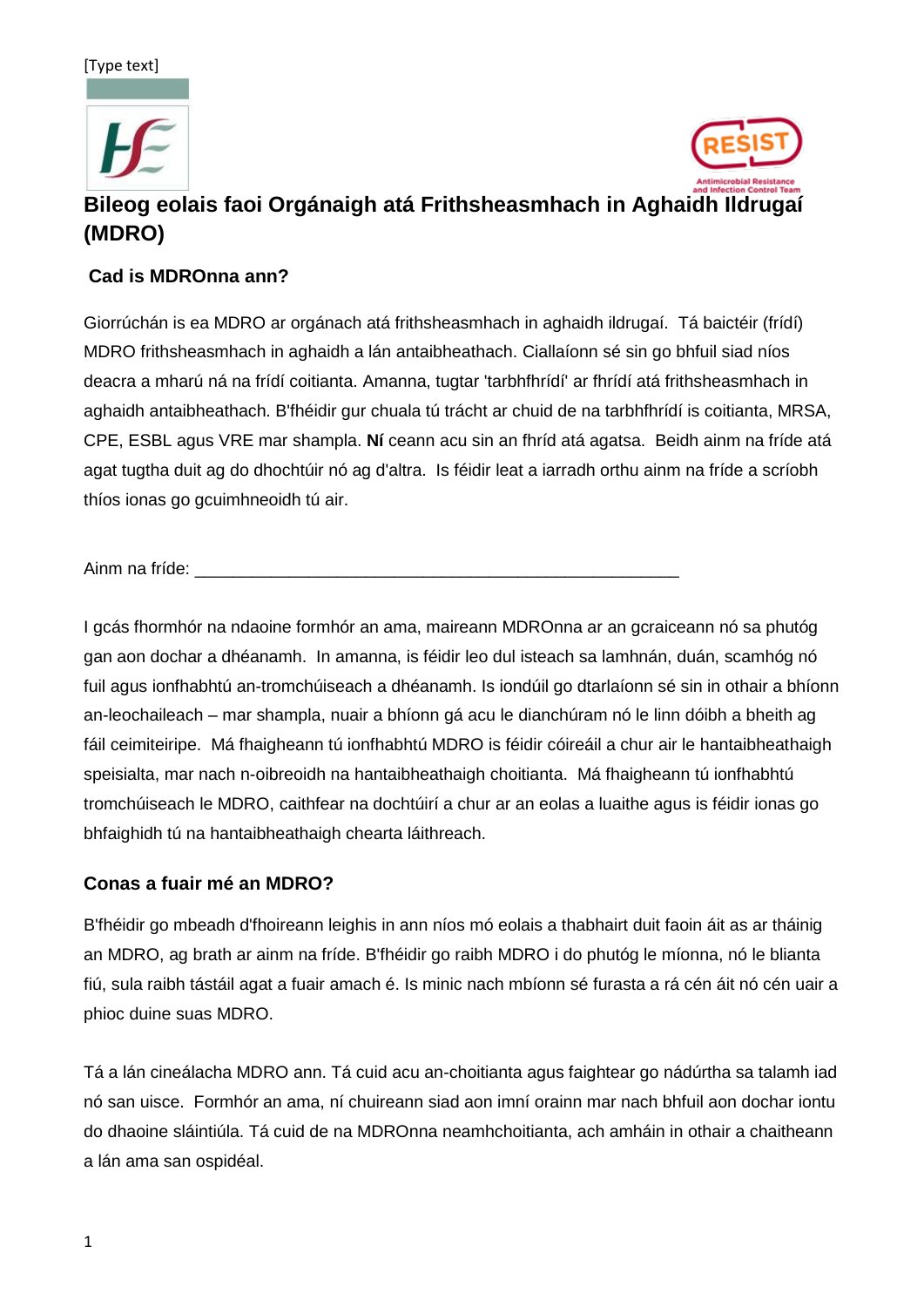#### [Type text]





## **Cad iad na siomptóim de fhríd MDRO?**

Fad a fhanann MDRO ar an gcraiceann nó sa phutóg, is iondúil nach dtagann aon tinneas as. Ach má theann an MDRO isteach sa lamhnán, duan nó fuil, is féidir leis ionfhabhtú a dhéanamh. Nuair a tharlaíonn sé sin, braitheann an t-ionfhabhtú ar an gcaoi chéanna le hionfhabhtú a dhéanann fríd eile. Is minic go bhfaigheann daoine teocht, airíonn siad pian agus tosaíonn siad ag crith le fuacht. An t-aon difríocht a bhíonn ann ná, má bhíonn gá agat le cóireáil, go gcaithfidh tú antaibheathaigh speisialta a fháil mar nach n-oibreoidh na gnáth-antaibheathaigh.

## **Cén fhad a bheidh MDRO agam?**

Is féidir leis an MDRO maireachtáil i do phutóg ar feadh míonna nó blianta fiú. Mura mbeidh gá agat le hantaibheathaigh ar feadh i bhfad, méadóidh tú an seans go rachaidh an MDRO i léig. Ach má chaitheann tú antaibheathaigh a thógáil go minic, tógfaidh sé níos faide ar an MDRO glanadh suas.

## **Conas is féidir stop a chur le scaipeadh an MDRO?**

An bealach is fearr le stop a chur le scaipeadh gach fríde agus víris ná imeall, lámh agus suíochán an leithris a choinneáil glan agus na lámha a ghlanadh go maith tar éis dul chuig an leithreas, sula dtosóidh tú ag ithe agus tar éis a bheith i dteagmháil le feoil amh.

Má théann tú san ospidéal, tabharfaidh tú faoi deara go mbeidh an fhoireann an-chúramach a lámha a ní tar éis dóibh a bheith i do chóiriú. Amanna, beidh naprúin agus miotóga orthu. Lena chois sin, b'fhéidir go dtabharfaí seomra aonair duit san ospidéal. Tógtar na céimeanna sin chun cuidiú le laghdú a dhéanamh ar MDROnna san ospidéal. Má tá a fhios agat go bhfuil tarbhfhríd á hiompar agat, tá sé tábhachtach é sin a rá le ball den fhoireann nuair a thiocfaidh tú chuig an ospidéal.

**Taifeadfaidh a t-ospidéal ar do cairt othair go bhfuil MDRO agat. Cinnteoidh sé sin go leanfaidh an fhoireann na gnáthaimh i dtaca le sláinteachas lámh ceart agus go dtabharfaidh siad an chóireáil cheart duit má thagann tú isteach san ospidéal in athuair.** 

## **Cad a tharlóidh nuair a rachaidh mé abhaile?**

Níl ann ach baol an-bheag go ndéanfaidh MDROnna aon dochar do dhaoine a bhfuil an tsláinte réasúnta maith acu i gcoitinne. Ní gá duit aon rud a dhéanamh atá difriúil ó aon duine eile agus tú i mbun gnáthchúrsaí an tsaoil sa bhaile agus nó amuigh sa phobal. Is féidir éadaí, éadaí leapa agus soithigh a ní mar is gnách. Ach ar aon dul le gach duine eile, molaimid duit a bheith cúramach faoi